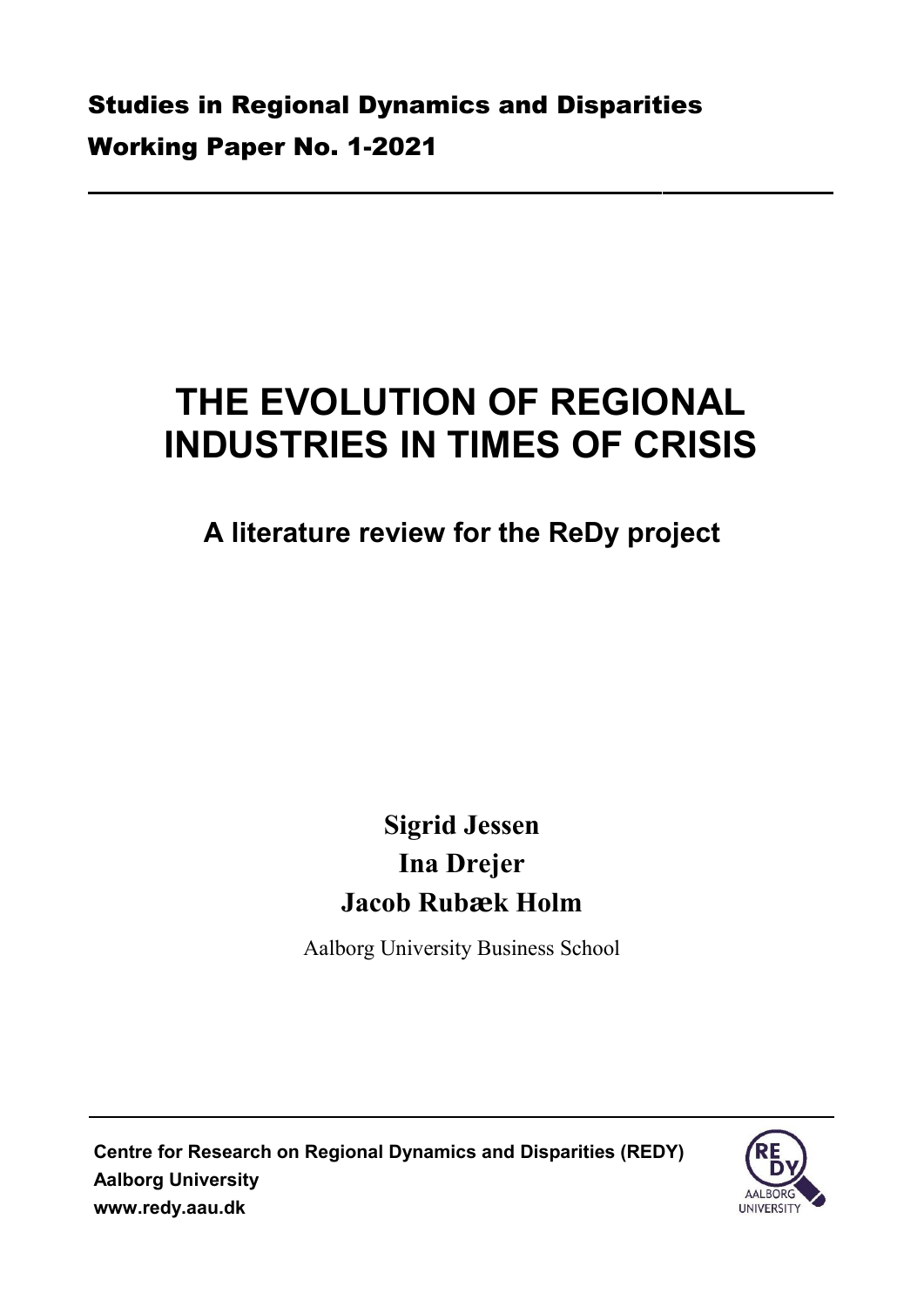Centre for Research on Regional Dynamics and Disparities Working Paper Editor: Jørgen Goul Andersen E-mail: [goul@dps.aau.dk](mailto:goul@dps.aau.dk)

Centre for Research on Regional Dynamics and Disparities is co-financed by the Obel Family Foundation and the Faculty of Social Science, Aalborg University.

[www.redy.aau.dk](http://www.redy.aau.dk/) Aalborg 2021

ISSN 2596-4208-2021-1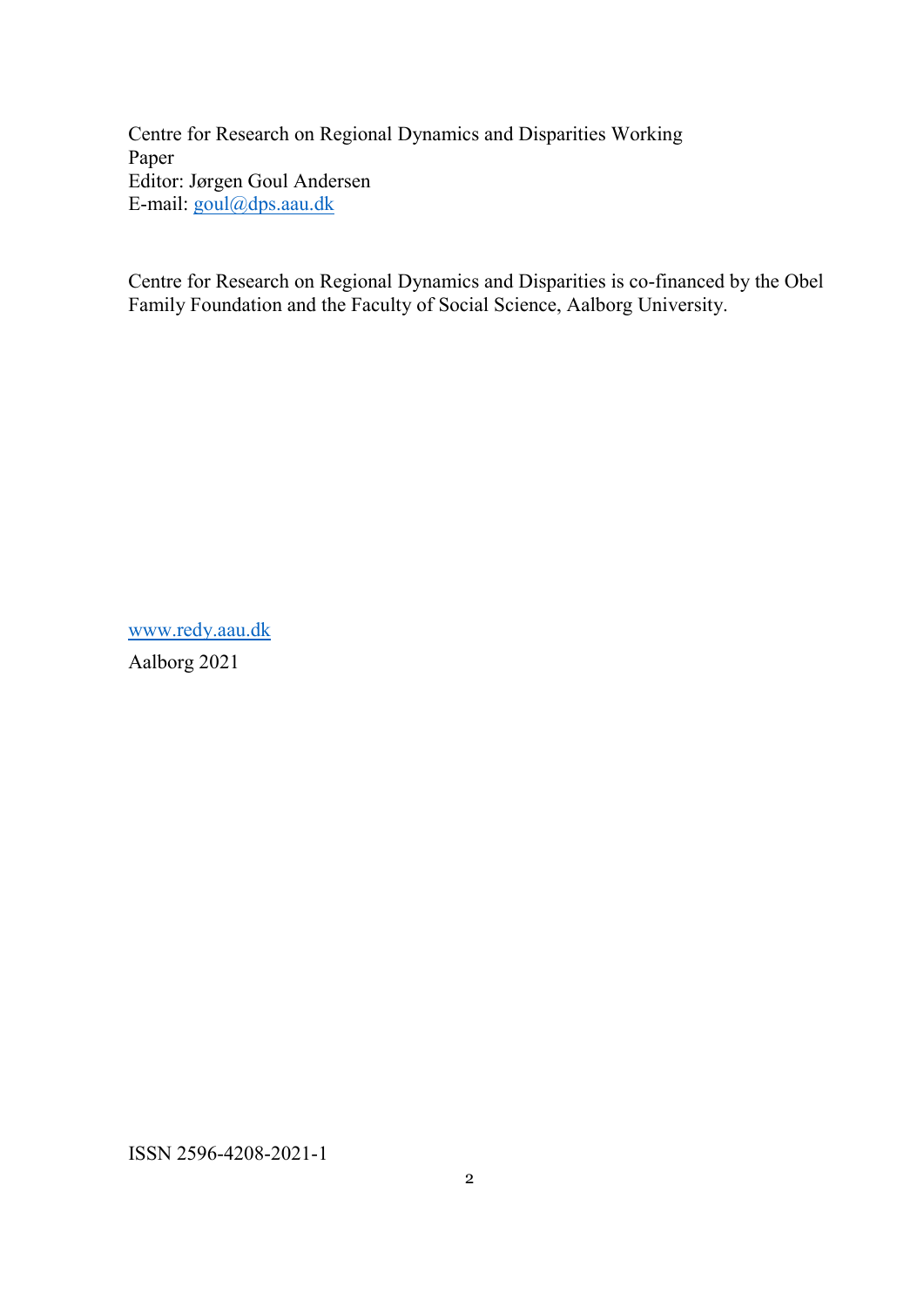#### Extended summary

Even though the 2008 financial crises led to a doubling of the Danish unemployment rate, the real economic impact was comparably benign when comparing to other European countries in terms of employment (Dohlmann and Håkonsson, 2017). There is, however, clear evidence that some industries were impacted more than others. Particularly the industries in the construction and manufacturing sectors as well as financial services were hit hardest (Dohlmann and Håkonsson, 2017; Hansen and Winther, 2018), which was also observed in other countries - e.g. England (Lee, 2014), Wales (Sensier and Artis, 2016) and the EU (Fratesi and Rodríguez-Pose, 2016). The observation that the crisis affected some industries more than others leads to the reasonable hypothesis that regions were affected differently too, and an attempt to uncover what factors determine how a region's growth patterns are altered by economic crises and changes in market conditions. That is, how and why regional economies differed in terms of resilience to the crisis. In this paper, we have explored four interrelated dimensions that may delimit such regional differences: urbanization, local institutions, specialization and industry structure.

A simplified way to discuss the dimension of **urbanization** is by comparison of relatively rural and relatively metropolitan areas. In general, the literature shows that proximity to major cities (e.g. Hansen and Winther, 2018) has a positive relation to how well a region is performing in the event of a crisis. In continuation of this, it is seen that larger cities perform better than rural areas (Hansen and Winther, 2018), which can to some extent be explained by the industrial composition (as discussed in detail below). There are two main aspects of industrial composition of relevance here: Some industries tend to be generally more affected by crises than other industries(Hansen & Winther, 2013; Glaeser, 2005), and the industrial diversity, not least in terms of the supply of jobs, in cities tends to be greater compared to the rural areas, which means that redundant employees from industries hit by the crisis can more easily find a new job (Holm et al. 2017; Dohlmann and Håkonsson, 2017).

At the same time, the literature points in the direction that the stronger knowledge networks between firms and other actors, which are often found in the urban areas compared to the rural ones, do better in times of crisis (Boschma, 2015). Dawley et al. (2015), in the same thread, show how companies in the financial sector performed poorly if they were located in old industrial regions, compared to larger cities. The proposed explanation is the lack of knowledge networks.

Somewhat related to urbanization, Eraydin (2016) has shown in a Turkish context that **local institutions** matter, since regions located in proximity to universities and higher learning institutions are found to recover faster after external shocks. However, it should be noted that the study does not control for the tendency that universities are often found in the larger cities. Eraydin (2016) further found that the policy interventions undertaken in Turkish regions did not have the desired effect when the crisis hit. Regions that were locked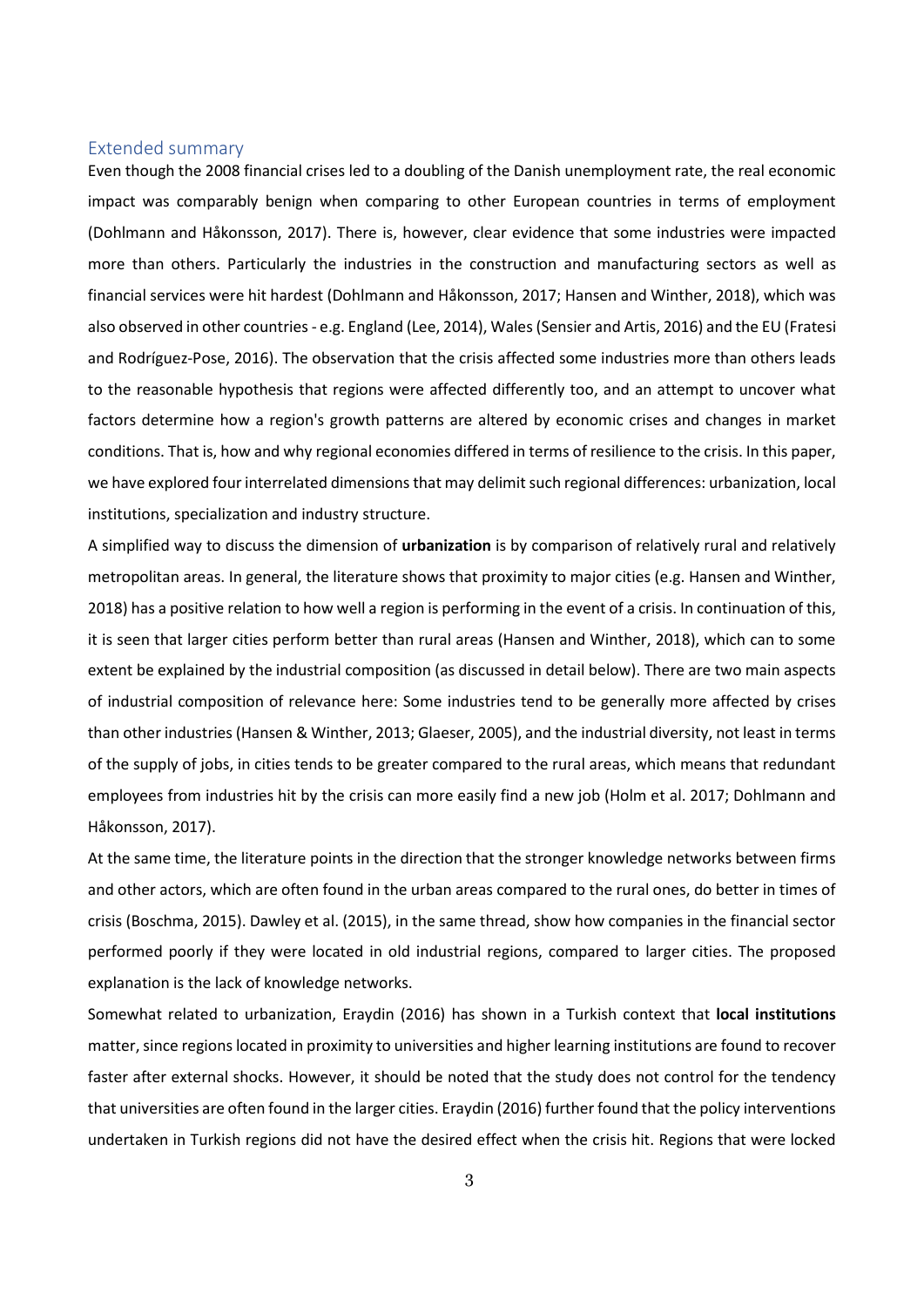into a path dependent development trajectory were supported and remained in the path, and a one-sizefits-all mentality in policy making, which other studies have previously warned against, (e.g. Rodríguez-Pose, 2013) was to a large extent observed.

It has been speculated whether the **specialization/diversity** in a region influenced the extent to which a region would be affected by crises, as specialization could potentially result in regions suffering in times of crisis due to lock-ins (e.g. Boschma and Lambooy, 1999; Essletzbichler, 2007). Recent studies show that higher levels of industrial diversity lead to greater levels of resilience during times of crisis (Hansen and Winther, 2018). However, Holm and Østergaard (2015) show that too much diversity can imply few opportunities for cross-fertilization, and that companies therefore have difficulties learning from each other.

In relation to the firms-size aspects of **industry structure**, small and medium sized enterprises (SMEs) had a harder time recovering from the crisis in terms of employment at the same rate as larger companies (Westergård-Nielsen and Neamtu, 2012). This may be explained by the fact that SMEs have less favorable access to finance (Ughetto et al., 2019) and that this was only exacerbated during the financial crisis, with special consequences for innovative SMEs (Lee et al., 2015). On the other hand, Holm and Østergaard (2015) show that regional ICT industries characterized by small and young ICT companies were more robust in terms of employment during the financial crisis and grew more compared to regional ICT industries with a different structure.

While the local conditions in terms of urbanization, institutions, specialization and industry structure shaped the impact of the 2008 financial crisis, an open and related question is to what extent it is possible to affect the impact with **policy**. Case studies such as e.g. Glaeser (2005) for Boston and Treado (2010) for Pittsburgh show how strong governance, as well as an understanding of the region's prehistory, can help regions change the preconditions for a region's growth conditions by diversifying into new activities. Approaches like Smart Specialization (E.g. Crespo et al., 2017) lean on these experiences. In the two mentioned case studies, emphasis is on "location, labor and legacy" in Pittsburgh's case and on human capital and path dependency in Boston's case, respectively, as an explanation of the two cities' success.

4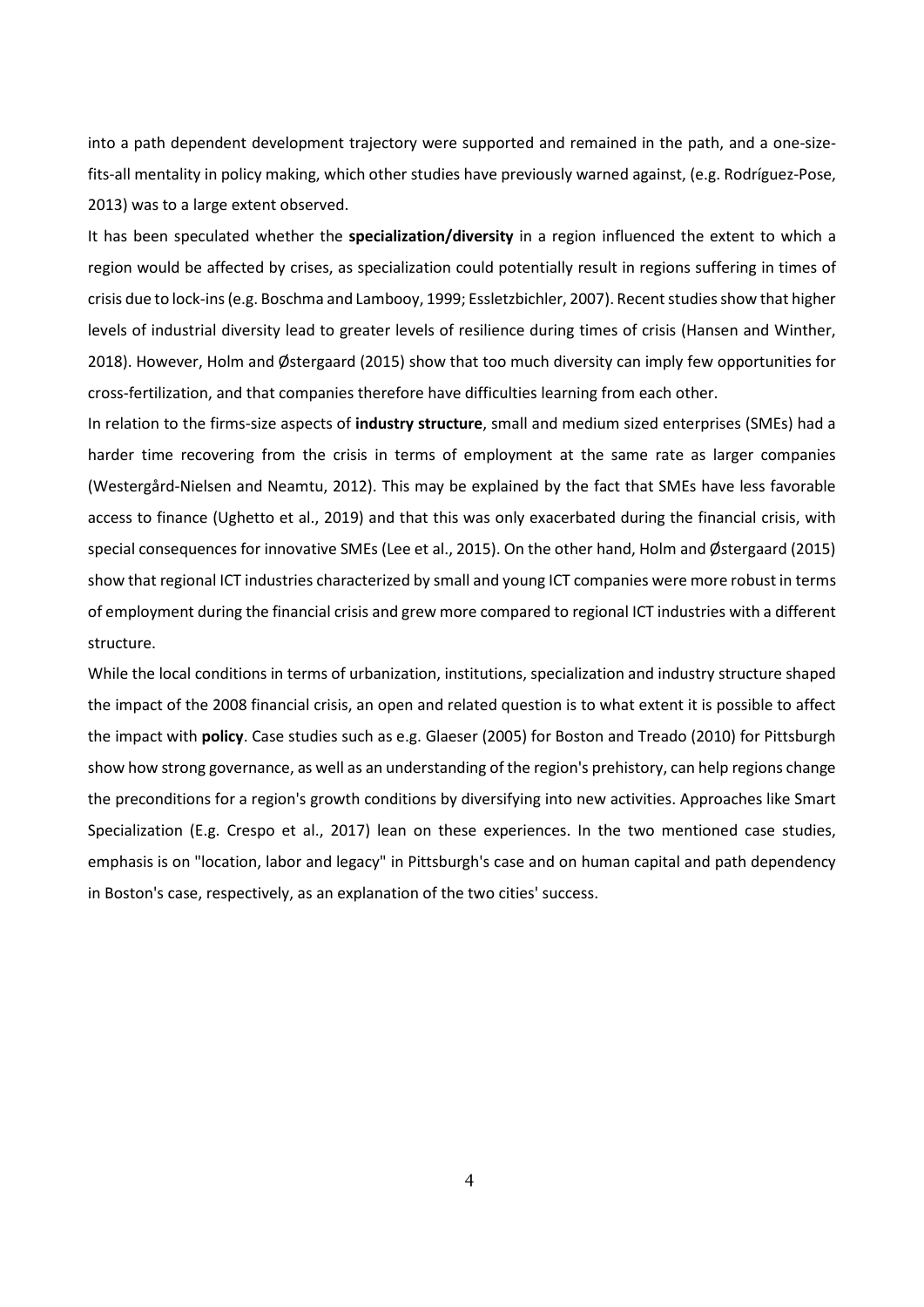# **1. Introduction**

This literature review surveys the literature on the longer-term economic impact of economic crises, with particular emphasis on the 2008 financial crisis and which factors can be associated with regional variations in this impact. This means that it is not a comprehensive literature review with a protocol for identifying all relevant contributions within a given area, but rather a relatively selective review using a snowball approach to explore the research on regional resilience to the 2008 financial crisis, while also including a number of contributions on the responses to crises in general.

Economic crises come in several forms. They can be relatively asymmetric, affecting some parts of the economy more than others, such as the burst of the dot-com bubble in 2000, or relatively more general such as the 2008 financial crisis, which to some extent affected the entire economy. Crises do not necessarily start as real economic crises with drops in aggregate economic output and increases in unemployment. The 2008 financial crisis was initially a financial crisis which then evolved into a sovereign debt crisis and real economic crisis. The Covid-19 crisis of 2020 started as a health crisis which then became a real economic crisis as health concerns disrupted the real economy.

Each crisis is unique in its symmetry and origin, and each region is different in its ability to withstand crises of different origins and asymmetries. This has motivated a number of research questions for Aalborg University's Obel Family Foundation-funded project on Regional Dynamics and Disparities (ReDy), which inspired this literature review:

- A. Why are regions affected differently by economic crises and changes in market conditions?
	- 1. To what extent are these differences determined by the region's historical industrial development?
- B. To what extent is it possible to actively influence the regional and local effects of crises and market conditions?
- C. What factors determine how a region's growth patterns are altered by economic crises and changes in market conditions that affect specific industries more than others? Special emphasis on:
	- 1. differences between urban and rural areas;
	- 2. whether the industrial structure is characterized by specialization or diversity;
	- 3. the importance of the regional business mix (for example, many large companies or many start-ups);
	- 4. the importance of local institutions, including places of education and other elements of the innovation system.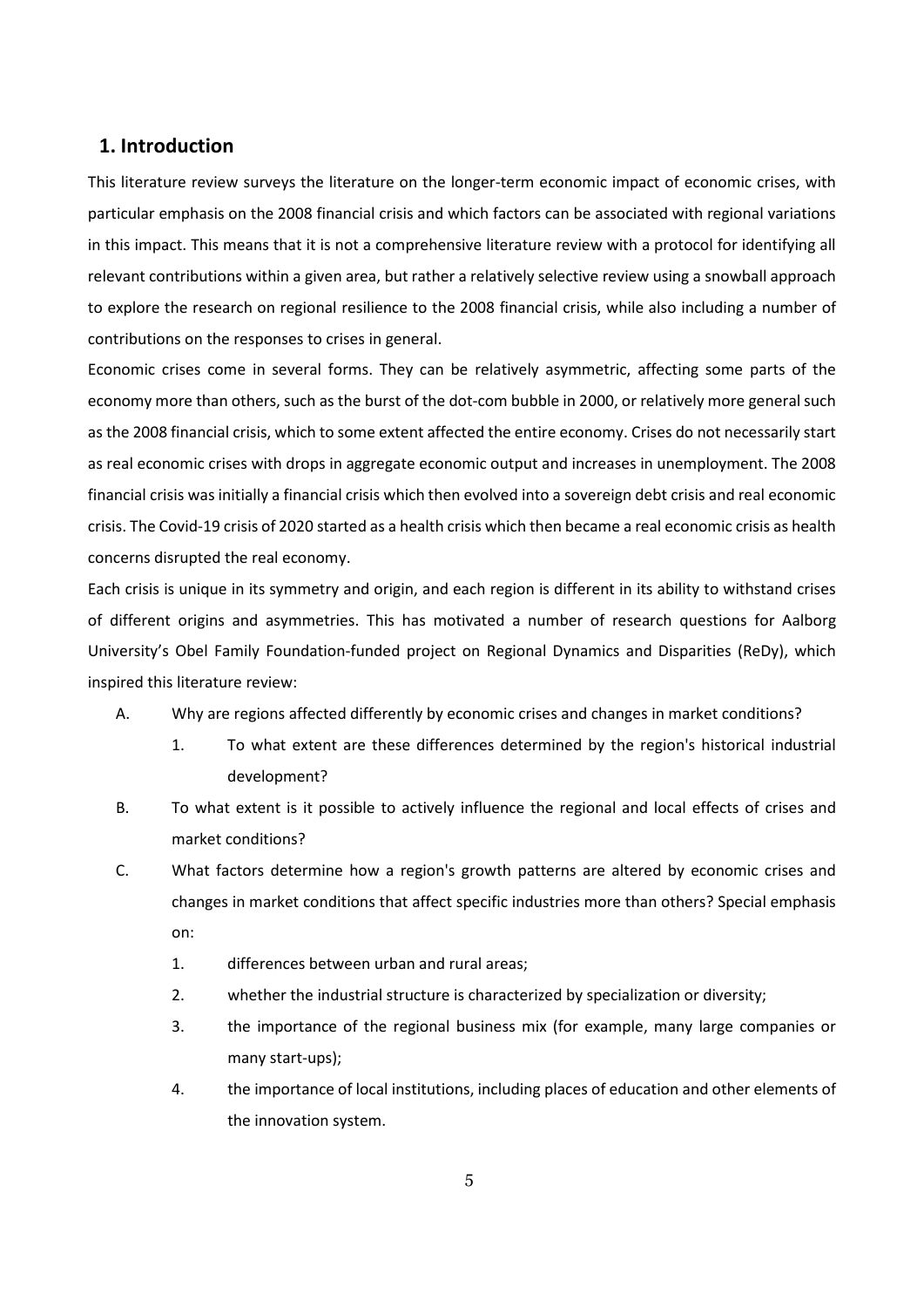In line with the ReDy project, there will be a focus on Denmark throughout the literature review, with international comparisons when relevant. The following section discusses the concept of resilience in relation to crises. In section 3, we discuss, from a Danish perspective, the specificities of the 2008 financial crisis and the real economic crisis that ensued. Section 4 concludes.

# **2. Crisis and resilience**

Discussions of the impact of crises often turn to the concept of resilience. This entails moving from the simple dichotomy of affected vs. not affected by a crisis to a richer approach focusing on how a region is changed by a crisis. Resilience is a concept that has gained popularity since the financial crisis, both in the academic and political sphere (Xiao et al., 2017). There are at least three major branches in the literature on resilience: an engineering-based, an ecological-based, and an evolutionary-based branch. The evolutionary branch originates from a relatively recent demand of, among others: Pike et al. (2010), Simmie and Martin (2011), Martin and Sunley (2015), Cainelli et al. (2019) to move beyond the ecology and engineering approaches to resilience, and develop a concept of resilience tailored for economic geography. This has resulted in a growing literature dealing with the regions' ability to develop new growth paths through industrial specializations, both during crises and outside crises (E.g. Crespo et al., 2017; Xiao et al., 2018). This review focuses on the evolutionary-based, economic geographical approach to regional resilience, with an emphasis on resilience in regard to labor market dynamics.

In the following, the main branches within the resilience literature and the current trends in the literature are briefly discussed, before addressing the geographical determinants of why and how regions are hit differently by external shocks. This is followed by a discussion of the extent to which it is possible for actors to influence the degree of resilience of regions.

The financial crisis of 2008 made it evident that, due to the increased globalized structure of both regions and nations, economies have become more vulnerable to external events. The focus has paved the way for an extensive amount of literature on resilience (Xiao et al., 2017). However, the definitions and conceptualizations of resilience are continuously evolving within this literature. Several scholars have argued that the many approaches to resilience have blurred up the discussion, and that there is a need for a strong clarification (Meerow et al., 2016). As mentioned above, although there are several approaches, within social science there are roughly speaking three main branches within the resilience literature: the engineeringbased, the ecological-based and more recently economic evolutionary geographical-based branch (Boschma, 2015).

The neo-classical, **engineering-based** concept of resilience focusses on the resilience of a system relative to an equilibrium setting. The equilibrium framework to resilience is measured as the economy's ability to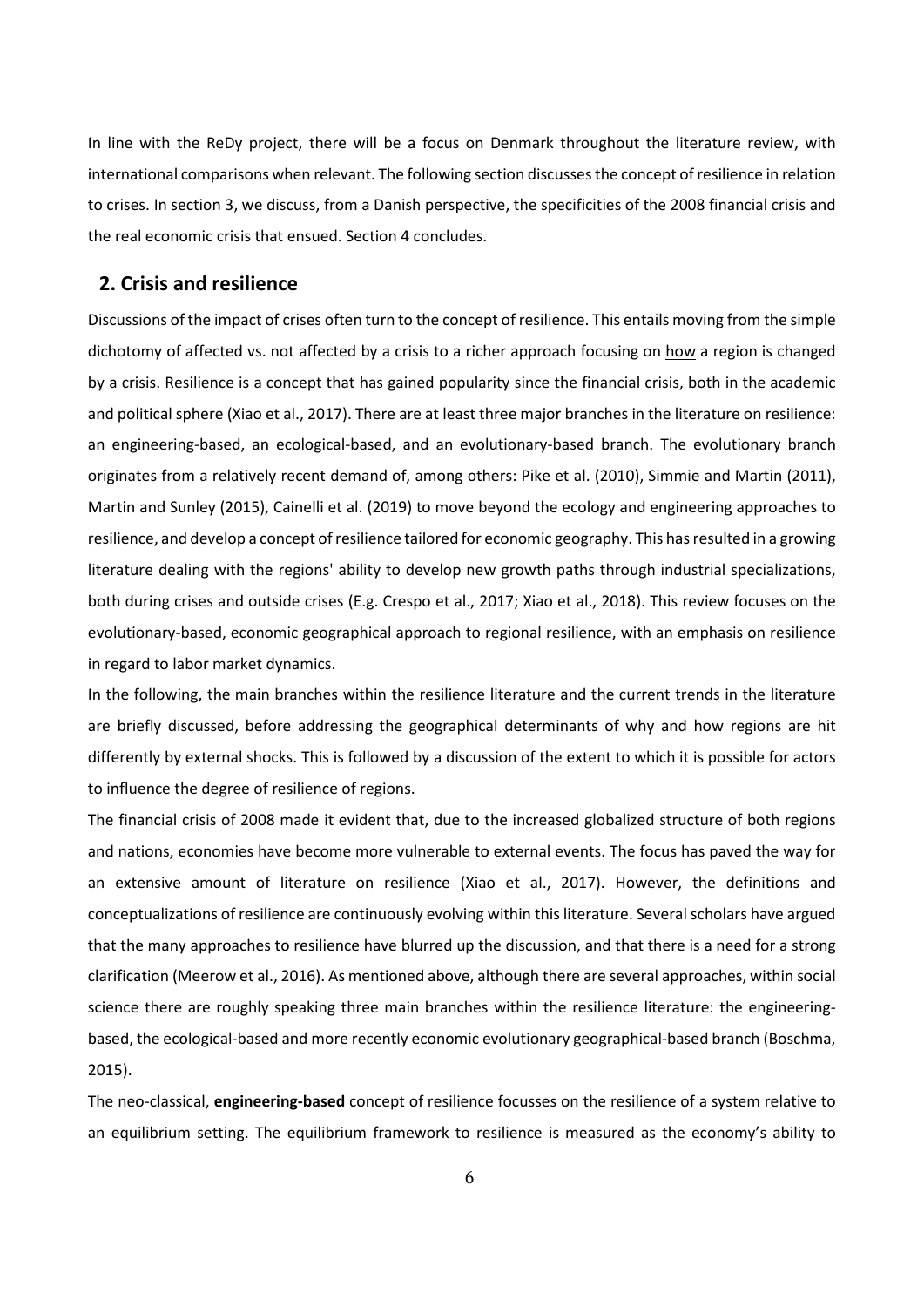remain in and return to its equilibrium state after an exogenous shock and is often discussed as a contrast to eco-system resilience. This view has been criticized for making no reference to the need of structural change for long-term economic development (Simmie and Martin, 2010).

The **ecological-based** concept of resilience retains the emphasis on the equilibrium functioning of a system, but instead of focusing on returning to the initial equilibrium, there is an assumption of a multi-equilibria setting. In this approach, resilience means retaining the functioning of the system, while the organization of the system may be fundamentally and qualitatively changed (Holling, 1973). Reggiani et al. (2002), Martin (2012) and Zolli and Healy (2012) ect. take the development of regions and nations into account when discussing resilience. However, when applied in economic geography, this ecological approach to resilience only indirectly measures the importance of structural change as in Martin (2012) and Fingleton et al. (2012), but does not provide evidence on which structural change has occurred, what were its underlying determinants, and why different regions or nations show different degrees of resilience (Xiao et al., 2017). The **evolutionary** economic geographical framework to regional resilience is a relatively recent framework within the resilience literature. It builds on the idea of regional resilience as an adaptive capacity (Pike et al., 2010: Martin, 2012), which has been adopted and adapted by several scholars (e.g. Boschma, 2015; Dawley et al., 2015; Holm and Østergaard, 2015; Xiao et al., 2018). The evolutionary framework suggests that one should consider an economy's long-term economic development. An economy is thus only resilient if it adapts to the structural change and manages to diversify into new growth paths. This it argued to be of importance for all regions, but especially in times of crisis. Therefore, a large part of the literature focuses on what makes a region able to diversify into new growth paths (Xiao et al., 2018).

#### **2.1. The geographical determinants of resilience**

Martin (2011), among others, has expressed the need for further research on the geographies of resilience and the geographical factors that affect the effects of crises in different regions. This has inspired different studies to look into how differing economic geographies affect how regions respond in times of crisis (e.g. Fingleton et al., 2012; Lee, 2014; Eraydin, 2016, Dawley et al., 2015, Martin et al., 2014). While there still are many missing pieces in the literature, the recent literature dealing with the geographical aspects of responses to crises can roughly speaking be divided into three themes: Demographic differences, Industrial differences, and Institutional differences.

Lee (2014) is an example of a study of the **demographic differences**. Lee (2014) investigated how the 2008– 2009 recession affected unemployment in the 60 largest cities in Great Britain. In the study, a series of models are developed, where the initial characteristics of the cities in 2007 are used as explanatory variables against two measures of unemployment. It was found that the skill level of the population was a strong determinant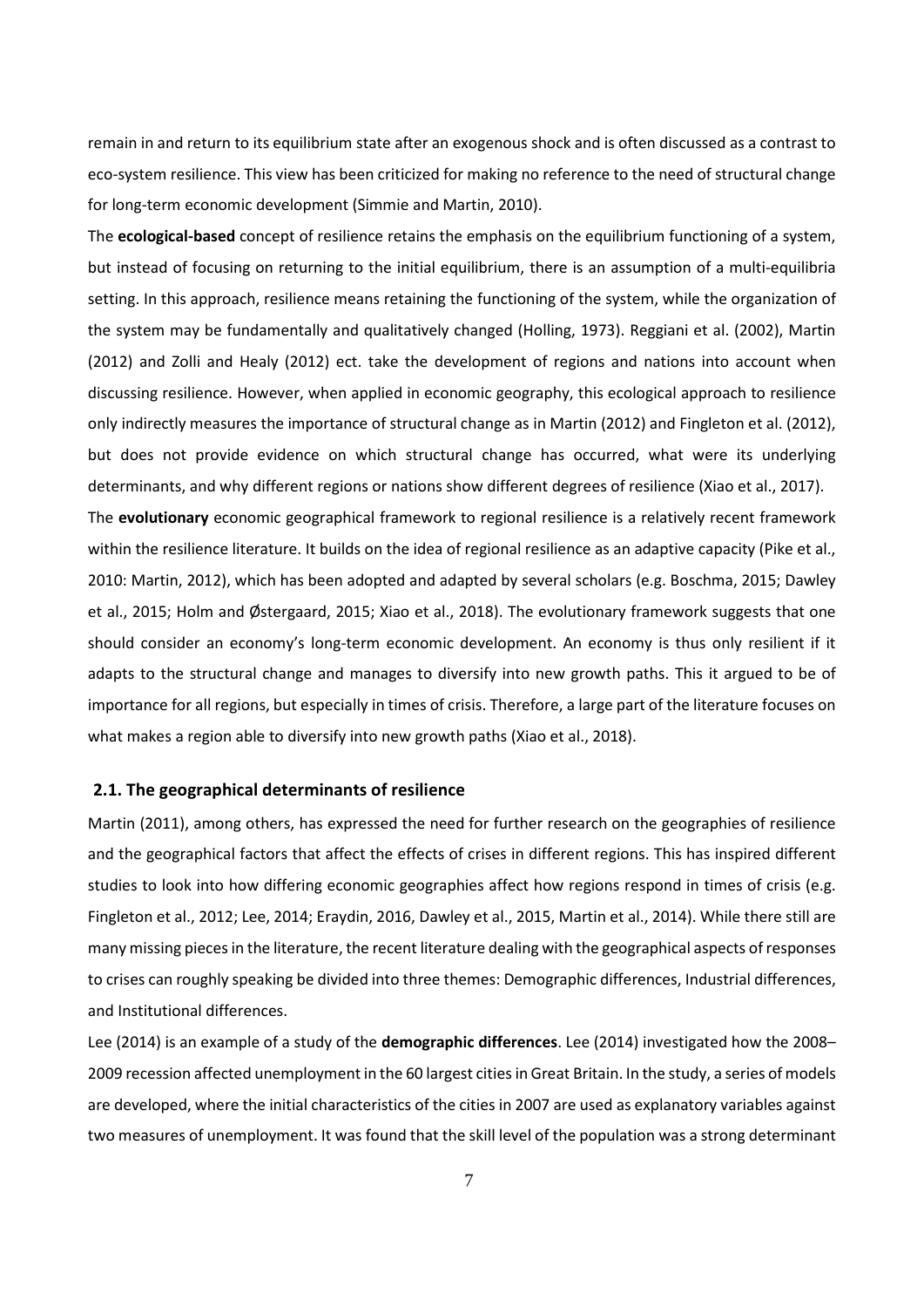of how the city would be affected by the financial crisis. Cities with higher levels of high-skilled population were found to have more limited increases in unemployment rates compared to those with less skilled populations.

With respect to **industrial differences**, diversified regions are, in general, more likely to be struck by external shocks since their industrial bases consist of a broader range of industries that face the risk of being impacted by crises. However, more specialized regions risk being struck more severely if the dominating industries are affected adversely. In addition, more diversified regions should be more capable to withstand the consequences of sector-specific shocks, which will minimize the risk that an external shock will impact the economy as a whole (Boschma, 2015). Diodato and Weterings (2015) argue that regions with higher levels of industrial variety only perform better in times of crises, when regional industries are not strongly connected through input-output relations, otherwise the impact of a crisis on one industry may spill over to other industries. However, industries that are part of regional industry structures characterized by unrelated variety suffer from the lack of local embeddedness and are thus more likely to exit regions in general (Neffke et al., 2011). Balland et al. (2015) have furthermore showed that technological relatedness in regions has a positive impact on how regions responded during the financial crisis. Additionally, in the unfortunate event of a crisis hitting a region, studies have shown that regions with higher levels of skill relatedness would allow the redundant workers after a firm closing to be less impacted by the shock in the region and would more easily find new employment within the region (Diodato and Weterings, 2015; Holm et al., 2017). The skill relatedness minimized the destruction of human capital in a region as well as the outflow of workers to other regions.

When applying the evolutionary economic geographical (EG) framework, it is argued that it is of great importance that regions in general are able to develop new growth paths, but this especially holds true in times of crisis. A repeated line of reasoning within the EG literature is that specialized regions have less potential options for diversification and renewal of their industrial basis, which hence affects the regions' ability to diversify into new growth paths (see e.g. Boschma and Lambooy, 1999 and Martin and Sunley, 2006). Lee (2014) found that in 60 large cities in Great Britain, the cities specialized within financial services or manufacturing sectors showed higher rates of unemployment after the 2008-2009 recession. In a Danish context, Hansen and Winther (2018) investigated how Danish towns and regions were affected by the 2008 crisis (2008 – 2013) by among other things looking into industrial structure, city size and location. They found that the greater the industrial diversity in a town, the less the town was affected by the crisis. Furthermore, they found that towns dominated by either construction and manufacturing or specific service industries were hit hardest by the crisis. These results correlate with the findings from Great Britain (Lee, 2014), Wales (Sensier and Artis, 2016) and the EU (Fratesi and Rodríguez, 2016). In the British setting, similar results were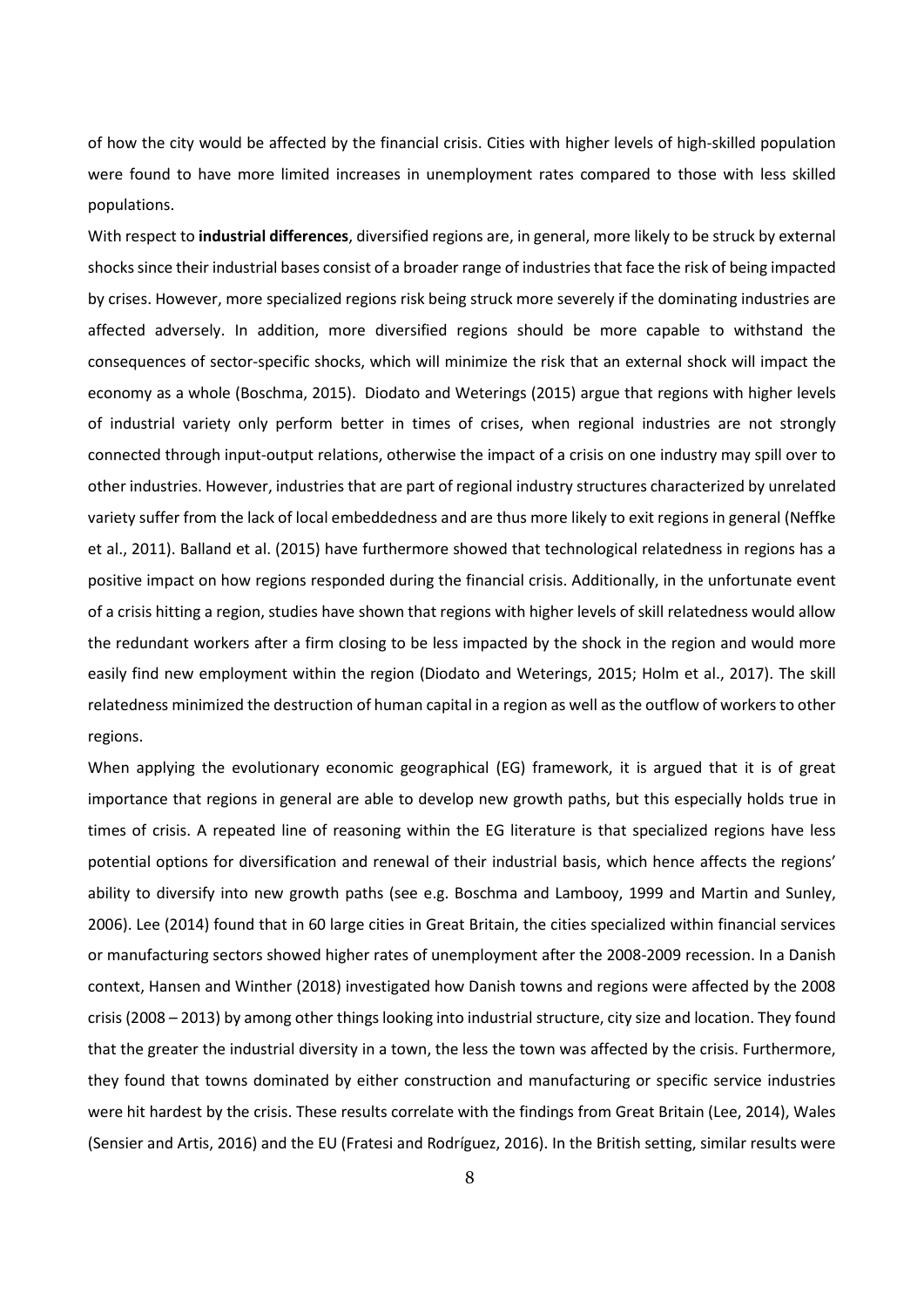found showing that manufacturing sectors experienced larger increases in unemployment. However, these results also showed that cities with employment in financial services also suffered more. Whether a city has a specialized or a diverse economy was found to be of lesser importance than the industries in which the city is specialized (Lee, 2014). In terms of the industrial structure of the economy, Holm and Østergaard (2015) found that regions characterized by small and young ICT service companies were more adaptable in times of external shocks and grew more than regions defined by older and larger firms, while diversity and urbanization increased the sensitivity to the business cycle after the shock.

Regarding i**nstitutional differences,** Eraydin (2015), instigating how different Turkish regions reacted under different forms of policy interventions when struck by external shocks, found that regions in close proximity to universities and higher knowledge institutions bounced back faster after being struck by shocks compared to those with limited or no access to universities. Recently, other studies have investigated the relationship between institutions (shaped from the framework of the varieties of capitalism literature) and their impact on regions ability to diversify industrially (Cortinovis et al., 2017). However, despite the increasing focus on the different geographical determinants´ impact on the regional resilience and how regions respond in time of crisis, as of yet, several geographical aspects are still to this day unknown.

#### **2.2. The potential for policy to influence the resilience of regions**

Rodriguez-Pose (2013) argues that institutional interventions cannot be implemented successfully with a one-size fits all approach. A similar logic is being argued for in the study by Eraydin (2016), who concludes that instead of applying similar policies in regions that differ in terms of industrial basis and knowledge networks, it would be favorable to try to grasp the specific setting of each region. Case studies such as e.g. Glaeser (2005) for Boston and Treado (2010) for Pittsburgh show how strong governance, as well as an understanding of the region's prehistory, can help regions change the preconditions for growth by diversifying into new activities. Approaches like Smart Specialization (e.g. Crespo et al., 2017) lean on these experiences. In the two abovementioned case studies, emphasis is placed on "location, labor and legacy" in Pittsburgh's case and human capital and path dependency in Boston's case, respectively, as an explanation of the two cities' success. Both case studies show the great importance of a region's historical and industrial background, but also how individuals can help shape a more resilient regional context, among other things through diversification into related activities. Bristow and Healy (2014) follow the same line of logic in their study, when they argue that the role of agents is highly under-investigated.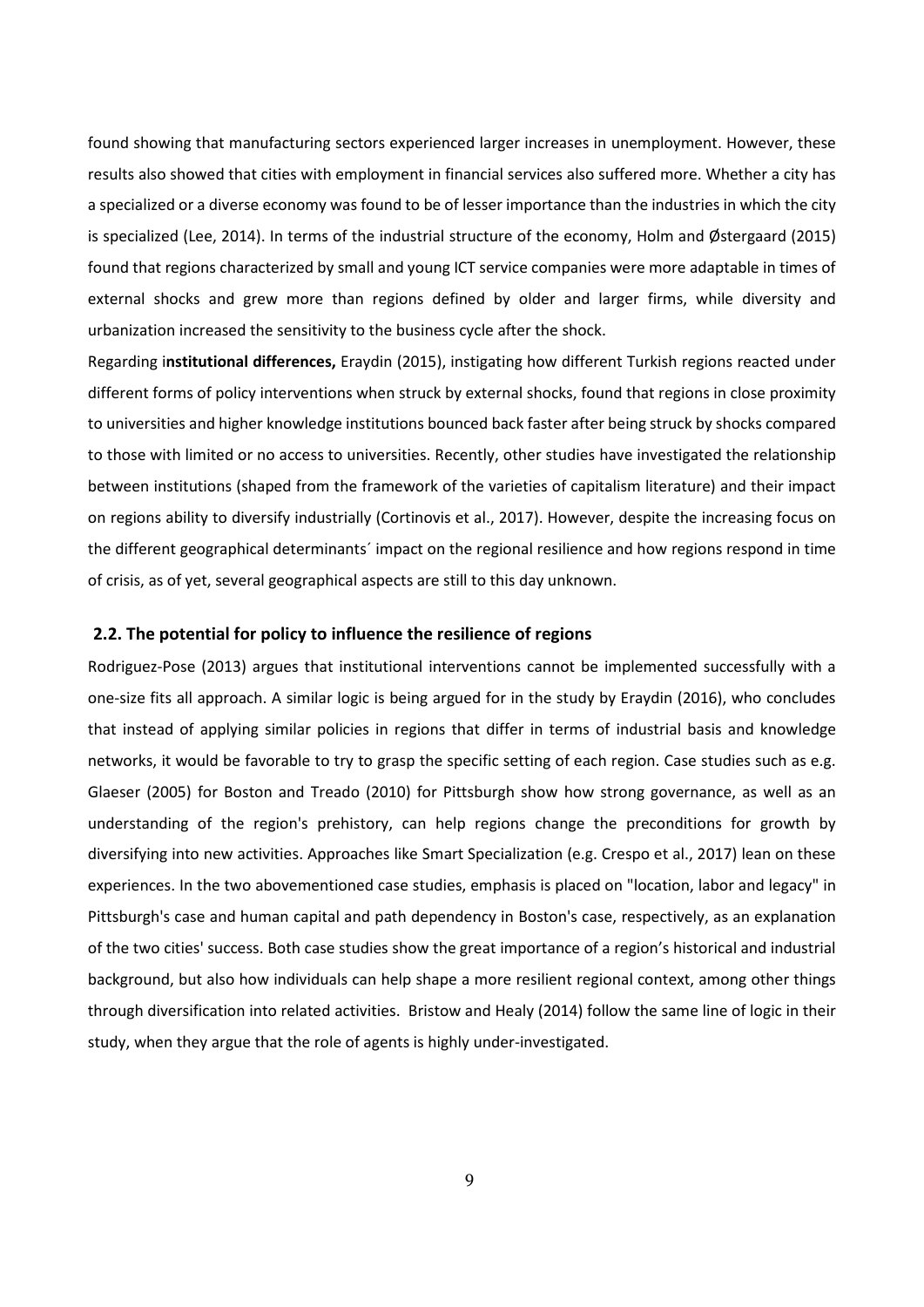# **3. The 2008 financial crisis in Denmark**

This section presents a brief overview of the financial crisis of 2008 and its effects on the Danish economy with a special emphasis on impacts on unemployment. The crisis of 2008 was closely tied to the global banking system. In the years prior to the crisis, a global trend of housings booms could be observed. Often loans had been issued to individuals that normally would not be seen as credit-worthy, with the prediction that the increasing house prices would cover possible uncertainties, such as if the individual suffered from unemployment. However, as house prices began to decline in the United States, this way of conducting business proved flawed. Due to the complexity of the global loaning system it became unclear which banks were impacted by the falling housing prices. This resulted first in an unwillingness from the banks to loan to each other, and subsequently in an unwillingness to issue loans to businesses and individuals, which caused many businesses to fail and the unemployment rate to skyrocket. So, while the recession had been several years in the making, the impact of the recession became evident in 2008. By mid-2009, GDP per head in the European Union had diminished with 5% compared to its peak in the fourth quarter of 2007. The unemployment rate increased from 7% to 11% in the years from 2007 to 2013. (Fratesi and Rodríguez-Pose, 2016). In Denmark, the effects of the 2008 crisis were not as severe as in other countries in terms of impact on the unemployment rate, e.g. compared to the US, the UK, Spain and Ireland, where the housing booms had been the highest (Lee, 2014). Denmark was, however, not untouched by the recession. Especially the construction and industrial sectors suffered the strongest relative consequences from 2007 to 2012 (Dohlmann and Håkonsson, 2017). Interestingly, Dohlmann and Håkonsson (2017) found that the impact of the recession differed in different geographical contexts, e.g. urban and rural municipalities, both in terms of sectorial closures and unemployment rates. Across industries the main share of the firm population can be found in the urban municipalities, compared to the medium sized and rural municipalities, and the workplaces in urban municipalities also tend to be larger. This means that eventhough the share of workplaces or jobs lost during a crisis is similar across regions, the differences in absolute number of workplaces and jobs involved entail not just quantitative but qualitative differences in the problems and policy responses.

In terms of individual effects, it was found that the urban municipalities had the lowest share of individuals becoming unemployed after a firm closing compared to both rural and medium-sized municipalities (Dohlmann and Håkonsson, 2017). The urban municipalities overall did better due to the industrial specialization within the construction and manufacturing that were dominant in the rural and medium-sized municipalities compared to the urban municipalities. However, it is noteworthy that the study only focuses on the absolute number of firms, i.e. on firms that suffered from closure, where it could be imagined that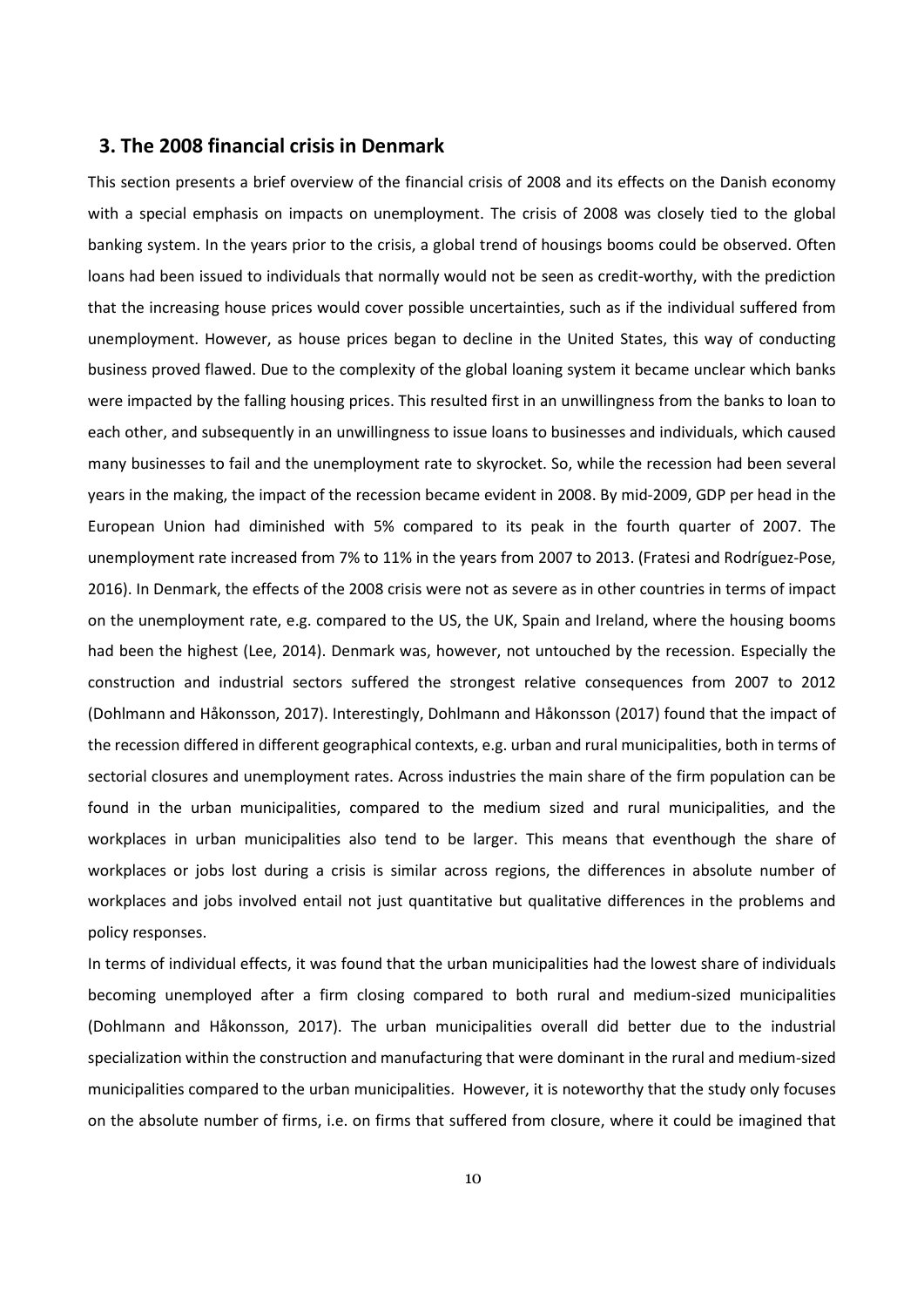the firms in the same period of time would be downsizing in number of employees, although not closing. The effects from potential downsizing would not show in this study, unless the entire firm would end up closing down within the time period studied. In a study by Hansen & Winther (2018), different geographical sizes, including smaller towns, were analyzed in order to understand differences in employment growth following the 2008 crisis until 2013 and its shock to the overall Danish economy. The analysis was based on registerbased micro-data from Statistics Denmark. The relationship between employment growth in specific towns, town size, regional location and towns' industrial structures were all factors taken into consideration. It was found that, first of all, the size of the geographical context plays a role, since the larger the town, the better the town performed. The second finding was related to the industrial diversity, where it was found that the greater the industrial diversity in the town, the less the town was affected by the financial crisis. Third, towns dominated by either construction and manufacturing or specific service industries were hit hardest by the crisis. Fourth, the regional locations of towns and their proximity to a larger town or city are important for employment growth in times of crisis, which is showed by the fact that towns in close proximity to larger urban areas performed better in terms of impact on the employment when the crisis struck in 2008.

On a more general note, the study furthermore showed that in the 2007 – 2012 time period there were more firm closures than firm openings. Following the same line of logic, more layoffs can be observed in connection to firm closings relative to jobs created in relation to new firms starting. Intermediate and rural municipalities were struck the hardest in terms of layoffs connected to firm closures, and especially those employed in the construction and industrial sectors would be prone to losing their jobs when the firm closed.

#### **3.1. SMEs in relation to the financial crisis and regional resilience**

Studies have found that small and medium sized enterprises were to a higher extend challenged in terms of acquiring financing compared to larger firms (Ughetto et al., 2019). In the same line of reasoning it was found that it in particular was difficult for more innovative firms, which were found to be more risk-taking and thus more unreliable as loan takers (Lee et al., 2015). In a Danish context, it was found that the smaller firms in Denmark struggled more to begin creating jobs again after the financial crisis of 2008 (Westergård-Nielsen and Neamtu, 2012). On the other hand, Holm and Østergaard (2015) show that regions characterized by small and young ICT companies were more robust in terms of employment during the crisis following the burst of the ICT bubbles in the early 2000s and grew more compared to regions with a different industrial structure.

From a political point of view, it is evident that SMEs are lacking the same strength as larger firms to withstand external shocks. This could e.g. also be seen in the response prior to Brexit, where the Danish government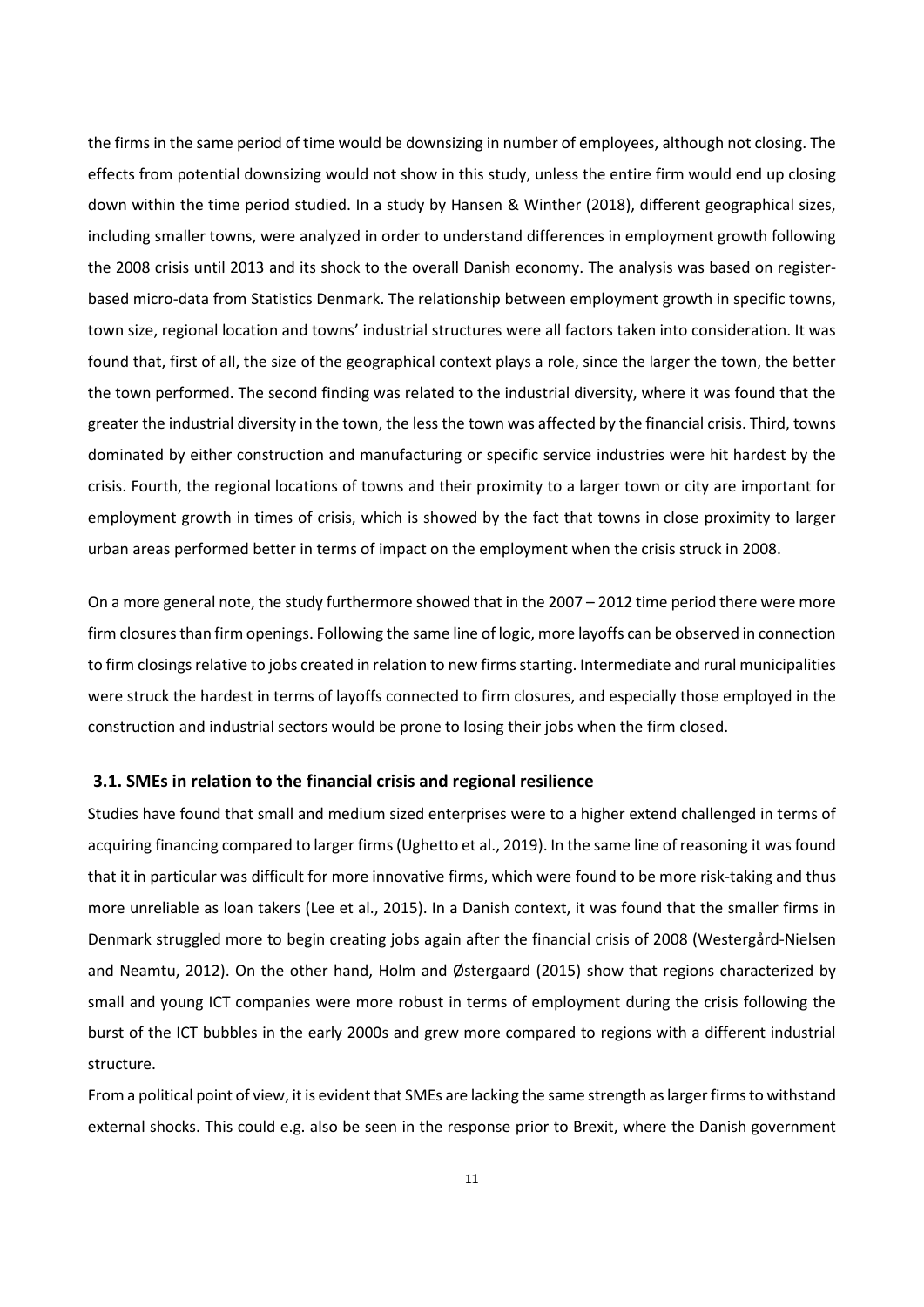announced that they would be ready with a supporting act for SMEs in the wake of a potential "hard Brexit" that could impact SMEs more dramatically compared to larger firms, due to SMEs´ limited manpower when trying to cope with the legal consequences. Recent evidence also suggests a difference among SMEs in the impact of the Covid-19 crisis, as SMEs located in rural regions are struggling more during this crisis (SMV Danmark, 2020). Juergensen et al. (2020) argue that differences among SMEs mean that they have been impacted differently by the Covid-19 crisis and that policy must move beyond one-size-fits-all SME policy, and design responses that target the different challenges for innovation, internationalization and networking faced by SMEs depending on industry and region. SMV Danmark (2020) in particular point to weaker networks for SMEs in rural regions, and the fact that SMEs in such regions relatively more often belong to the tourism industry, as a possible explanations for the more severe impact of the Covid-19 crisis.

# **4. Conclusions**

In this literature review we have gathered evidence on regional resilience regarding the 2008 economic crisis. In section 1, the following research questions from the ReDy project on Regional Dynamics and Disparities were presented:

- A. Why are regions affected differently by economic crises and changes in market conditions?
	- 1. To what extent are these differences determined by the region's historical industrial development?
- B. To what extent is it possible to actively influence the regional and local effects of crises and market conditions?
- C. What factors determine how a region's growth patterns are altered by economic crises and changes in market conditions that affect specific industries more than others? Special emphasis on:
	- 1. differences between urban and rural areas;
	- 2. whether the industrial structure is characterized by specialization or diversity;
	- 3. the importance of the regional business mix (for example, many large companies or many start-ups);
	- 4. the importance of local institutions, including places of education and other elements of the innovation system.

It is beyond doubt that the impact of the crisis exhibited spatial variation. The main source of this variation was determined by local industry structure, which means that history plays a large role in explaining spatial differences in the impact of the crisis. Case studies suggest, however, that it was possible to mediate the effects of the crisis with policy. There is no generic policy for increasing regional resilience towards crisis.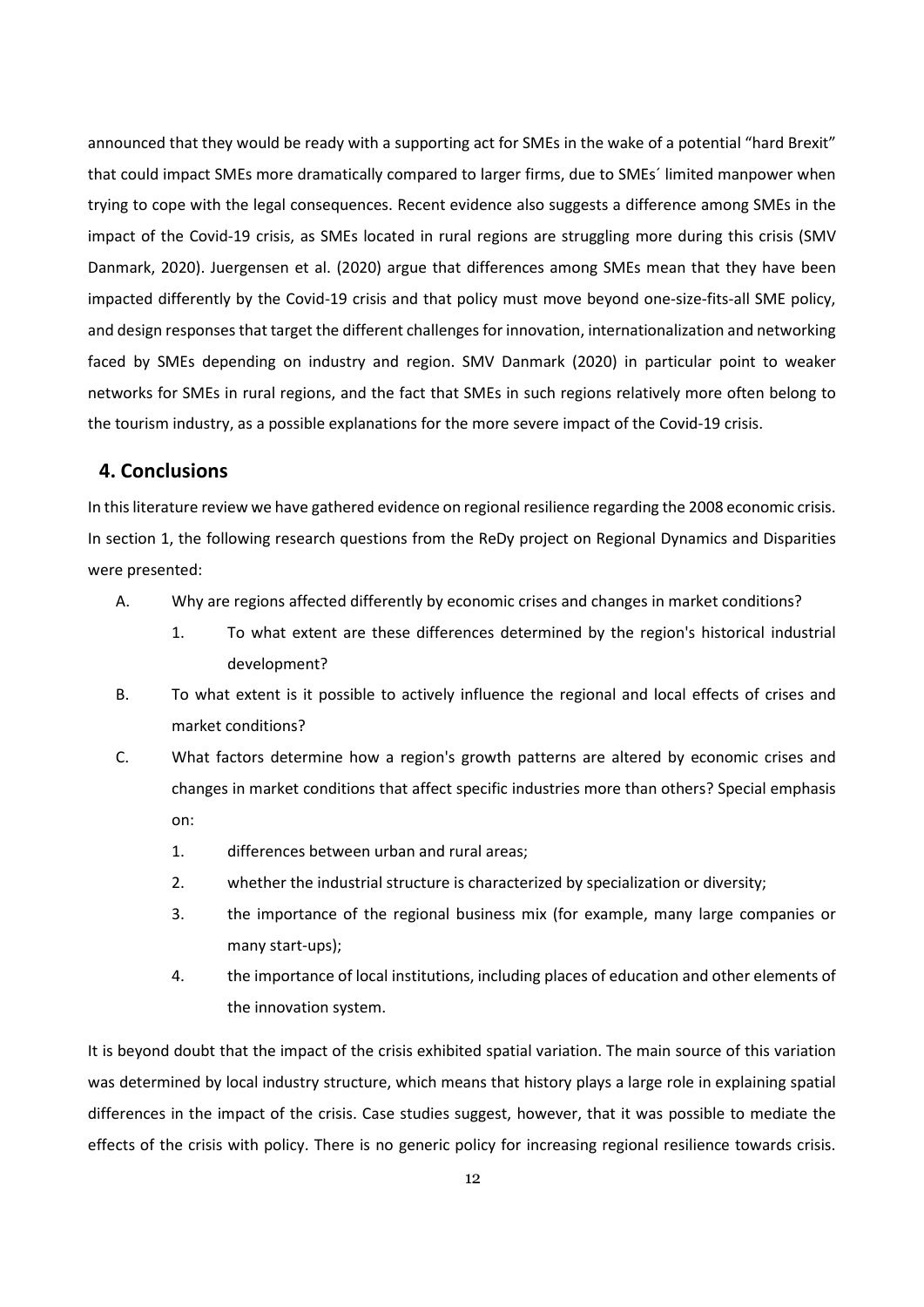Instead, policies need to be specifically tailored to place specific factors, to the local human capital and to the historical development of the local economy. While this may be a discouraging message for policy makers seeking an easy solution to countering crises, it is also an encouraging message as it implies that the impact of crisis is not preordained, and useful policies do exist for qualitatively different regions. Formulating such policies requires a detailed study of the region in question and can benefit from case studies of policy experiences in similar regions.

While policy can thus mediate resilience, there are a number of place specific factors that affect resilience and thus the conditions for formulating policy. These factors include urbanization, local institutions, diversity vs. specialization, and the industry structure in terms of business demographics.

It appears that urbanization increases the resilience of a regional economy towards crisis. This is partially because higher levels of human capital contribute to make the regional economy more adaptable, but the relationship between urbanization and resilience is likely to be confounded by the other abovementioned factors. Relatively urban regions tend to be more economically diversified, to be home to larger firms and to host universities and other educational institutions and other large public sector organizations, all of which make these regions more resilient.

Diversity makes a regional economy more resilient as diversity naturally spreads risks. This positive effect of diversity on resilience is in particular strengthened if the diverse economic activities are interrelated in terms of labor demand and/or the applied knowledge, which makes the regional economy more able to shift between activities and hence more adaptable. Diversity also positively affects resilience because regions with a greater diversity in economic activities are the regions where new industries and new growth paths a more likely to emerge. Hence such regions are comparably more likely to be the home of the new growth sectors emerging after a crisis.

The most consistent result regarding the relationship between a region's business demographics and resilience is that the presence of larger firms increases resilience, but it is unclear whether this is because large firms are more adaptable, or because their large resources allow them to whether crises better. On the other hand, there is also some evidence indicating that a large share of young firms (ie. a high rate of entrepreneurship) can make a regional economy more resilient, which is consistent with entrepreneurship making the regional economy more adaptable.

#### **Resilience and the economic crisis following the Covid-19 pandemic**

The economic crisis following the Covid-19 pandemic is unlike other crises experienced recently and it can thus be risky to speculatively predict how and which regions will be affected. On the one hand, expansive fiscal policy increased private consumption in a time where personal services, cultural activities, travel etc.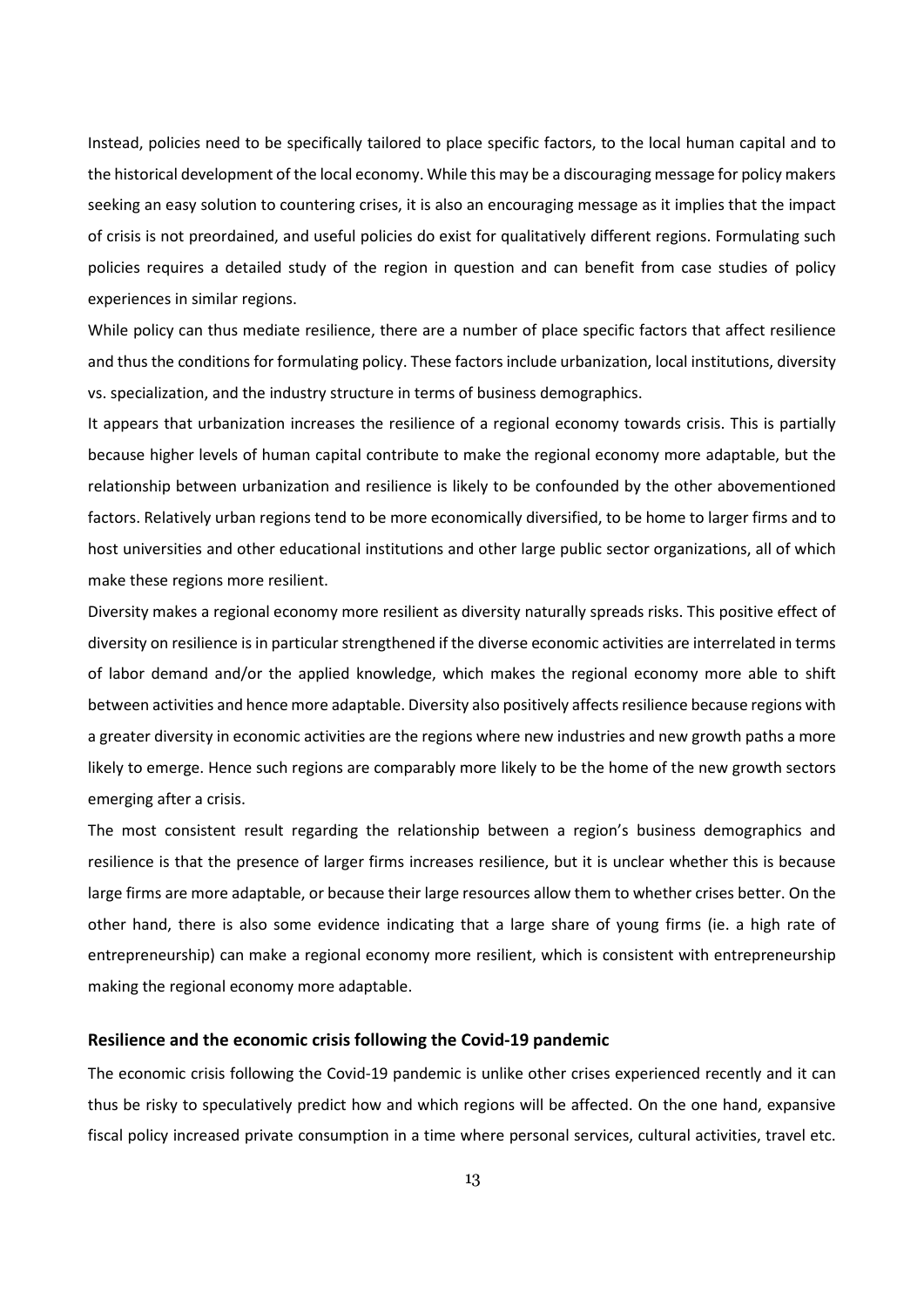were mostly closed down. The increased consumption was thus mainly target at goods; often imported durables such as electronics and domestic appliances. This benefited the wholesale and retail business. On the other hand, much personal consumption shifted from brick and mortar stores to the internet, which, all other things being equal, had a negative impact on retail, and a positive impact on logistics companies. While the demand for imported goods increased international trade, there is also evidence of disrupted global value chains leading to increased demand for domestic suppliers.

Quarantine coupled with expansive fiscal policy increased the demand for home improvement goods and services which benefitted parts of the retail business as well as the construction sector in general. The construction sector also experienced increased demand as a direct consequence of government investments as part of the expansive fiscal policy.

There are thus a number of reasons to believe that more urban regions will be more resilient to the economic crisis caused by the Covid-19 pandemic as well as reasons to believe that they will be less resilient. Such regions have a relatively large share of public sector employees, whose jobs are relatively secure during the crisis. On the other hand, urban regions are home to the private and cultural services most adversely affected by crisis, and to shopping malls and pedestrian streets that were negatively affected by the shift away from brick and mortar stores. Internet based stores, on the other hand, have their warehouse facilities across all types of regions. Manufacturing is often located outside the main urban centers, but it appears that the effect on any specific manufacturing firm will be highly idiosyncratic as it depends on the specific goods produced by the firm and the firm's place in global value chains. Finally, while the travel industry struggled during the crisis, there was increased demand for holidays outside of the domestic urban areas. While SMEs in the tourism industry in rural regions have fared particularly badly during the crisis, it is unclear if there were other positive effects on the regional economies of the more rural regions from the increased demand for holiday homes; not least as the tourists' consumption spending was low during the holiday.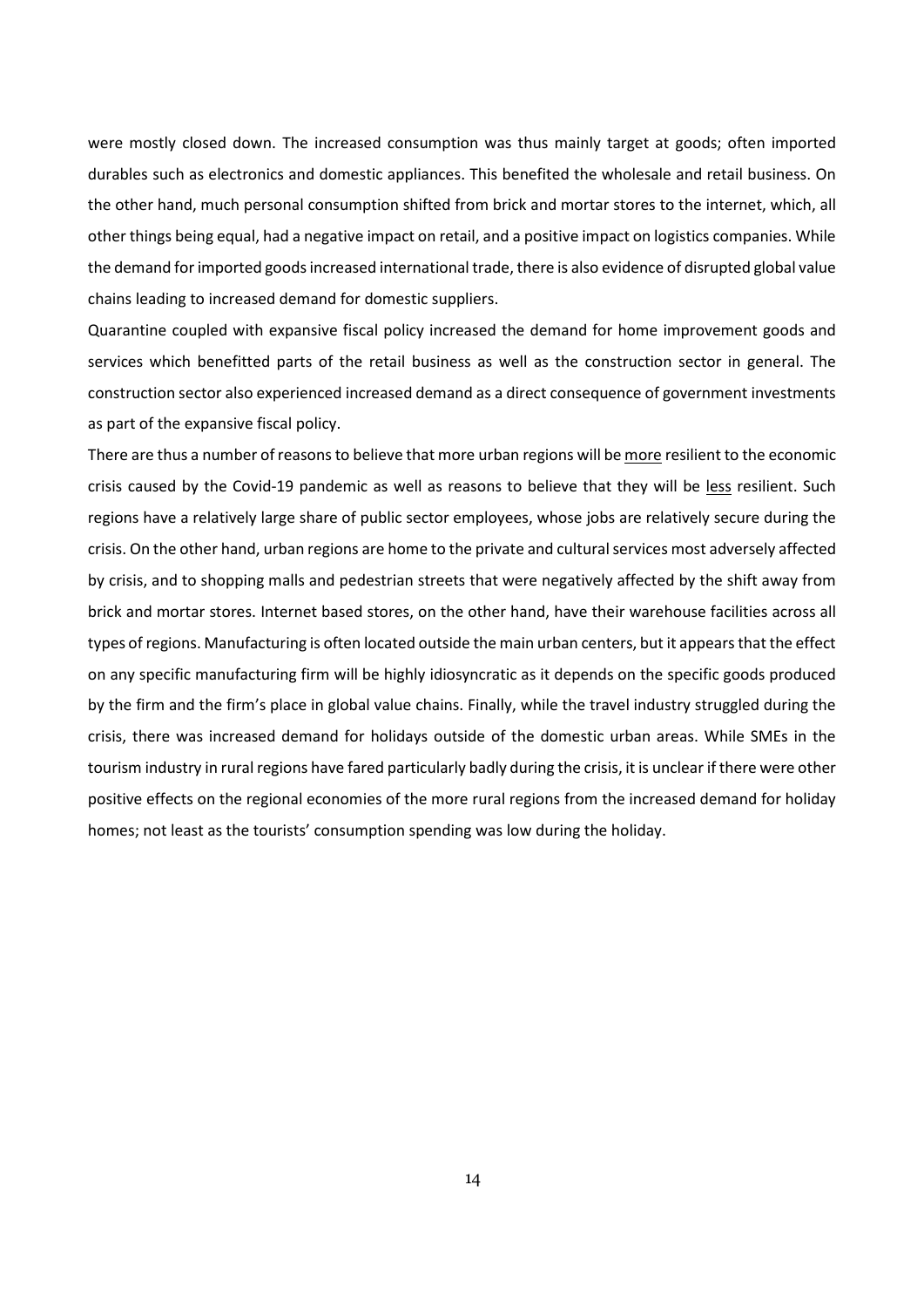# **References**

- Balland, P.A., Rigby, D. and R. Boschma (2015). The technological resilience of cities. *Cambridge Journal of Regions, Economy and Society,* 8:167-184.
- Boschma, R. and Lambooy, J. (1999). The prospects of an adjustment policy based on collective learning in old industrial regions. *Geojournal*, 49(4):391–399.
- Boschma, R. (2015). Towards an evolutionary perspective on regional resilience. *Regional Studies*, 49(5):733– 751.
- Bristow, G. and A. Healy (2014). Regional resilience: an agency perspective. *Regional Studies,* 48(5):923-935.
- Cainelli, G., Ganau, R., & Modica, M. (2019). Does related variety affect regional resilience? New evidence from Italy. *The Annals of Regional Science*, *62*(3):657-680.
- Cortinovis, N., Xiao, J., Boschma, R., and van Oort, F. G. (2017). Quality of government and social capital as drivers of regional diversification in Europe. *Journal of Economic Geography*, 17(6):1179–1208.
- Crespo, J., Balland, P., Boschma, R., and Rigby, D. (2017). *Regional Diversification Opportunities and Smart Specialization Strategies*. Directorate-General for Research and Innovation, European Union: https://doi: 10.2777/133737.
- Dawley, S., MacKinnon, D., Cumbers, A., & Pike, A. (2015). Policy activism and regional path creation: the promotion of offshore wind in North East England and Scotland. *Cambridge Journal of Regions, Economy and Society*, *8*(2):257-272.
- Dawley, S. (2013). Creating new paths? Offshore wind, policy activism, and peripheral region development. *Economic Geography,* 90(1):91-112.
- Diodato, D. and A.Weterings (2015). The resilience of regional labour markets to economic shocks: Exploring the role of interactions among firms and workers. *Journal of Economic Geography,* 15(4):723-742.
- Dohlmann, C., and D. Håkonsson (2017), *Hvem flytter, når lokale arbejdssteder lukker og mennesker mister deres arbejde?*. Kraks Fond Byforskning, Copenhagen.
- Eraydin, A. (2016). Attributes and characteristics of regional resilience: Defining and measuring the resilience of Turkish regions. *Regional Studies, 50*(4):600-614.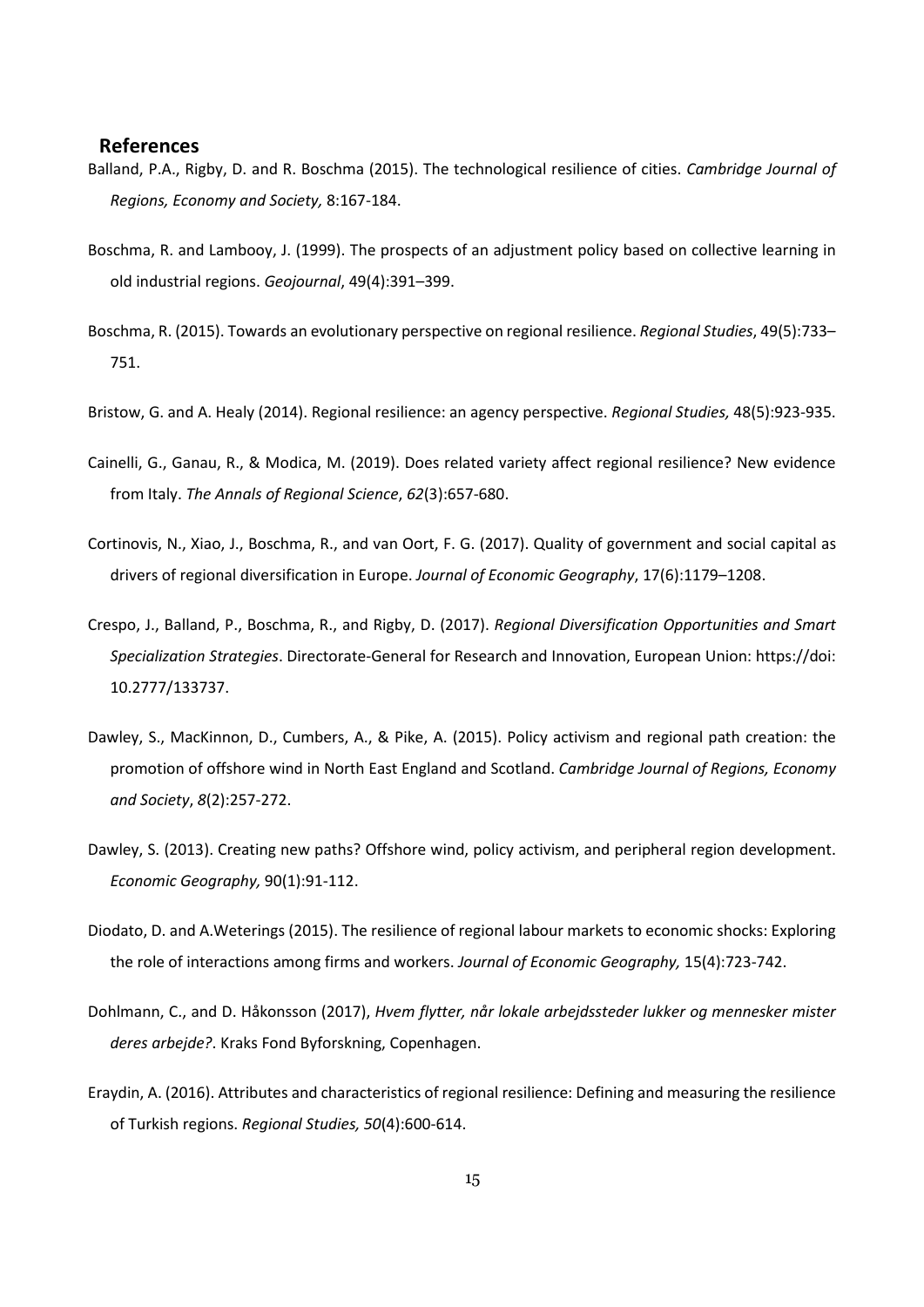- Essletzbichler, J. (2007). Diversity, Stability and Regional Growth in the United States, 1975-2002, in: K. Frenken (ed.), *Applied Evolutionary Economics and Economic Geography*. Edward Edgar: Cheltenham: 203-299.
- Fingleton, B., Garretsen, H., & Martin, R. (2012). Recessionary shocks and regional employment: evidence on the resilience of UK regions. *Journal of regional science, 52*(1):109-133.
- Fratesi, U. and Rodríguez-Pose, A. (2016). The crisis and regional employment in Europe: what role for sheltered economies?. *Cambridge Journal of Regions, Economy and Society*, 9:33–57

Glaeser, E. L. (2005). Reinventing Boston: 1630-2003. *Journal of Economic Geography*, 5(2):119– 153.

- Hansen, K., and Winther, L. (2018). Employment growth in Danish towns and regions since the crisis: industrial structure, city size and location, 2008–2013. *Geografiska Annaler: Series B, Human Geography*, 100(3):244-262.
- Hansen, H. K. and Winther, L. (2013). Virksomheder, erhverv og arbejdsmarkeder. In Groth, N. B. and Fertner, C. (eds.) *Stationsbyer i dag*, 107–119. Prinfo, Aalborg.
- Holling, C. S. (1973). Resilience and stability of ecological systems. *Annual Review of Ecological Systems* 4:1– 23.
- Holm, J. R., Østergaard, C. R. and Olesen, T. R. (2017). Destruction and reallocation of skills following large company closures. *Journal of Regional Science*, 57(2):245–265.
- Holm, J. R. and Østergaard, C. R. (2015). Regional Employment Growth, Shocks and Regional Industrial Resilience: A Quantitative Analysis of the Danish ICT Sector. *Regional Studies*, 49(1):95-112.
- Juergensen, J., Guimón, J., & Narula, R. (2020). European SMEs amidst the COVID-19 crisis: assessing impact and policy responses. *Journal of Industrial and Business Economics*, 47(3):499-510.
- Lee, N. (2014). Grim down South? The determinants of unemployment increases in British cities in the 2008–2009 recession. *Regional Studies*, *48*(11):1761-1778.
- Lee, N., Sameen, H., & Cowling, M. (2015). Access to finance for innovative SMEs since the financial crisis. *Research policy*, *44*(2):370-380.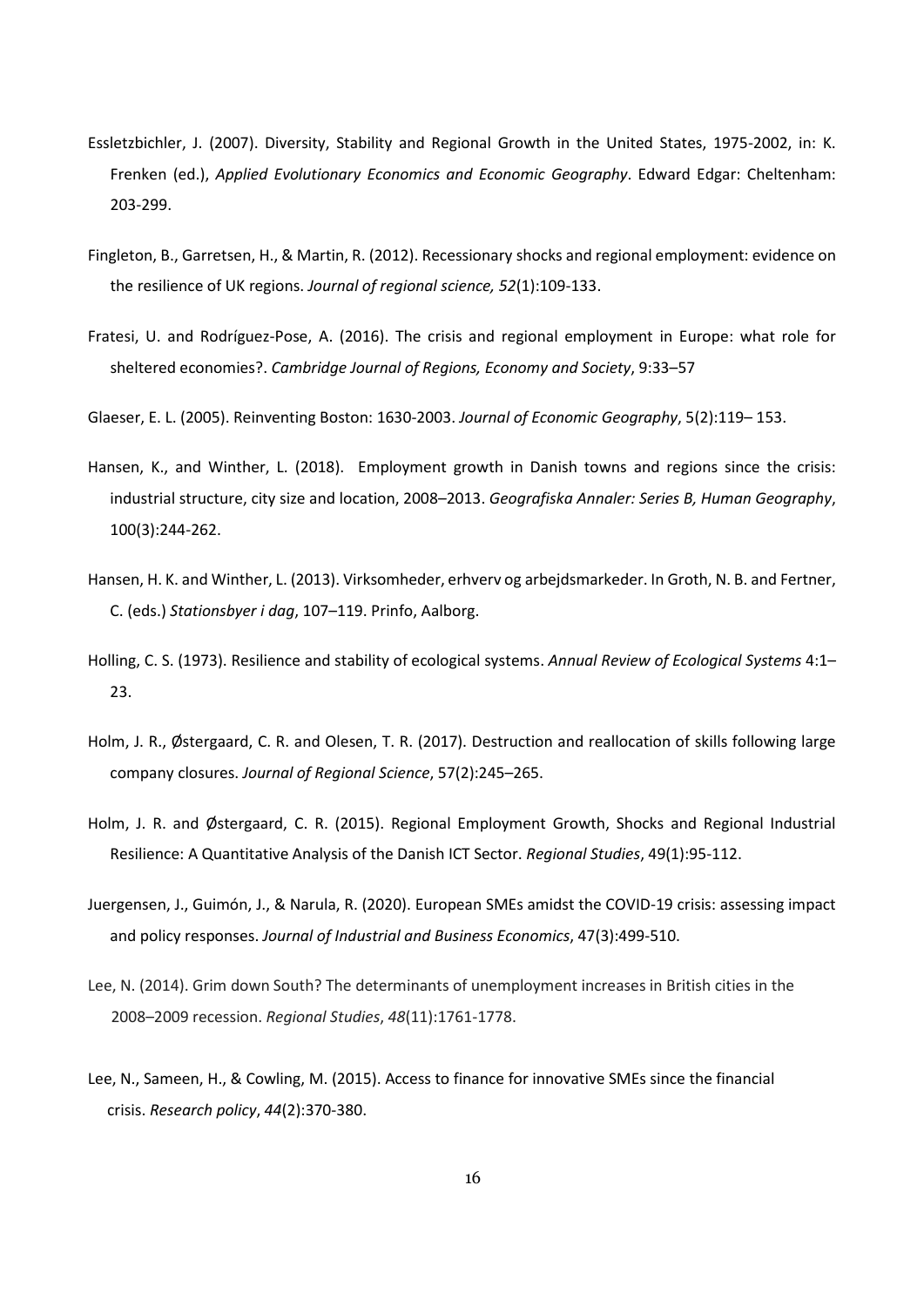- Martin, R. (2011). The Local Geographies of the Financial Crisis: From the Housing Bubble to Economic Recession and Beyond. *Journal of Economic Geography* 11:587–618.
- Martin, R. (2012), Regional economic resilience, hysteresis and recessionary shocks, *Journal of Economic Geography*, 12:1–32.
- Martin, R and Sunley, P. (2015), On the notion of regional economic resilience: conceptualization and explanation. *Journal of Economic Geography*, 15(1):1-42.
- Martin, R. and Sunley, P. (2006), Path dependence and regional economic evolution. *Journal of Economic Geography*, 6(4):395-437.
- Meerow, S., Newell, J. P., & Stults, M. (2016). Defining urban resilience: A review. *Landscape and urban planning*, *147:*38-49.
- Neffke, F., Henning, M., and Boschma, R. (2011). How do regions diversify over time? Industry relatedness and the development of new growth paths in regions. *Economic geography*, 87(3):237–265.
- Pike, A., Dawley, S. and Tomaney, J. (2010), Resilience, adaptation and adaptability. *Cambridge Journal of Regions, Economy and Society*, 3:59–70
- Reggiani, A., De Graaff, T., & Nijkamp, P. (2002). Resilience: an evolutionary approach to spatial economic systems. *Networks and Spatial Economics*, *2*(2):211-229.
- Rodríguez-Pose, A. (2013). Do institutions matter for regional development?. *Regional studies*, *47*(7):1034- 1047.
- Sensier, M., & Artis, M. (2016). The resilience of employment in Wales: through recession and into recovery. *Regional Studies*, *50*(4):586-599.
- Simmie, J. and Martin, R. (2010). The economic resilience of regions: towards an evolutionary approach. *Cambridge Journal of Regions, Economy and Society*, 3(1):27–43.
- SMV Danmark (2020). *Smv'erne: Covid-19 rammer beskæftigelsen hårdt*. Temaanalyse. SMVDanmark, Copenhagen.
- Treado, C. D. (2010). Pittsburgh's evolving steel legacy and the steel technology cluster. *Cambridge Journal of Regions, Economy and Society*, 3(1):105–120.